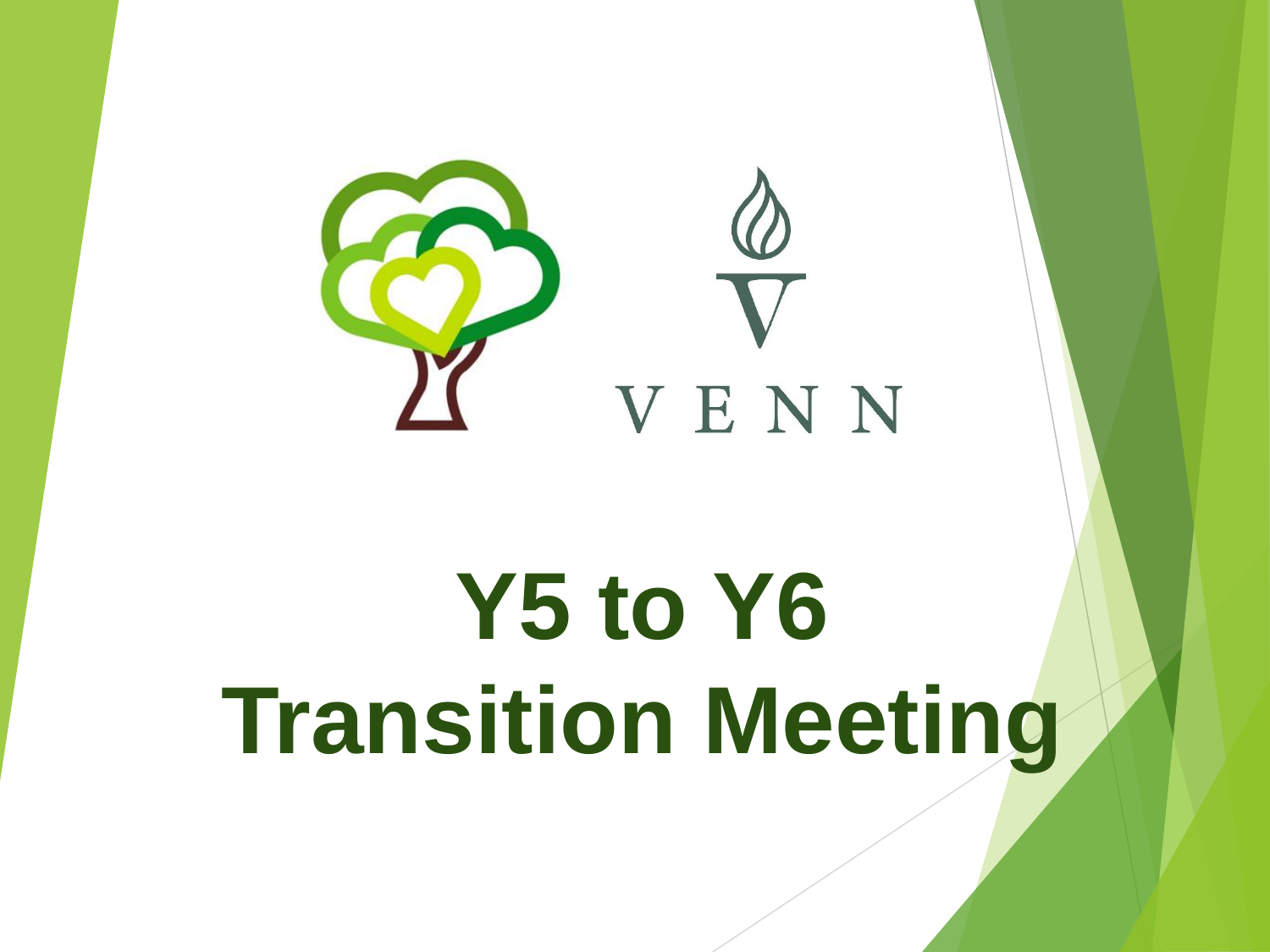### **Purpose of the meeting**

- Class organisation and rational
- **Staff Introductions**
- Year 6 Curriculum
- **SATs**
- **Routines**
- Expectations of Year 6
	- **PGL**
	- **Questions**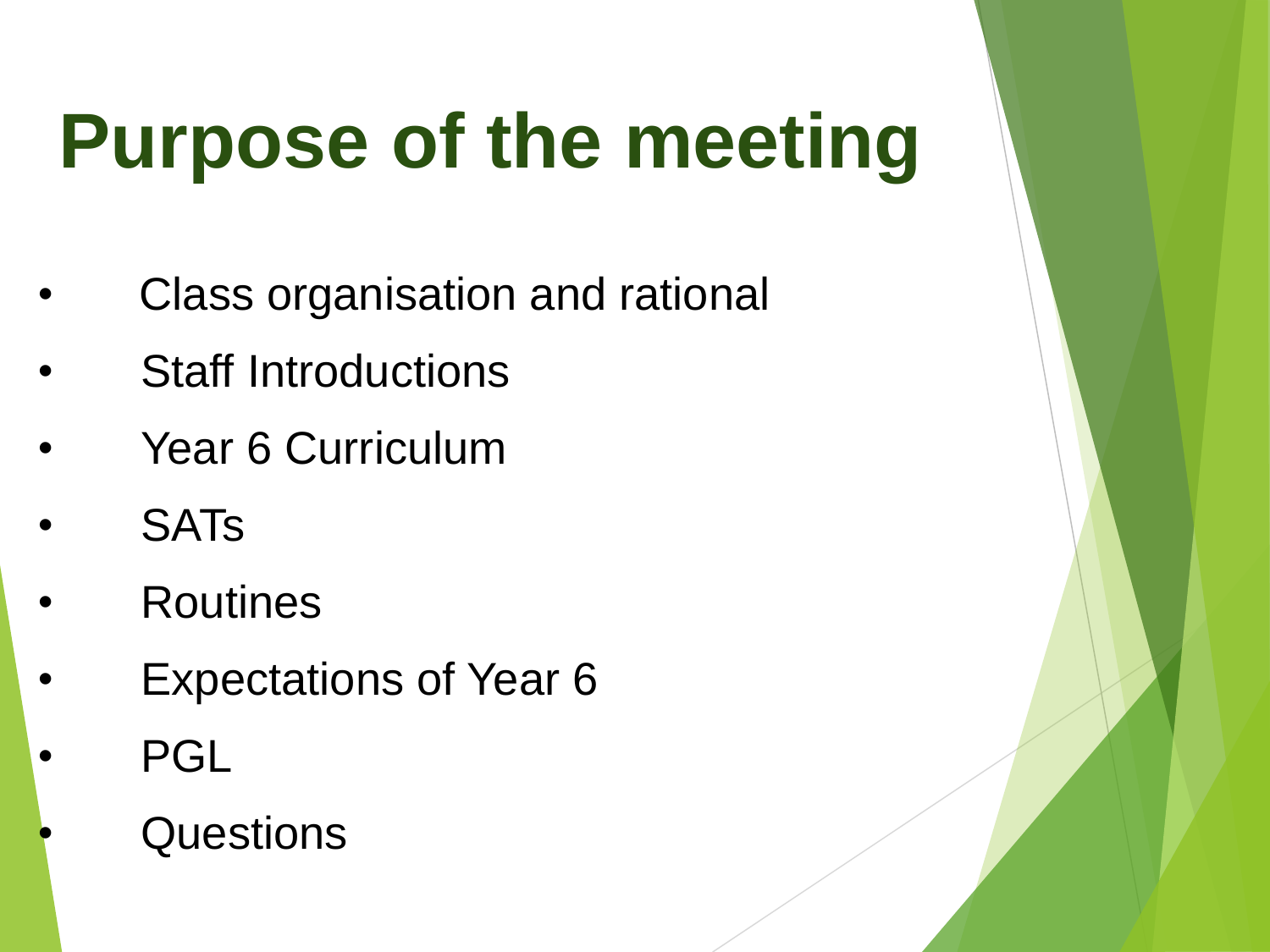## **Class organisation and rational**

- COVID
- Year 6 is an important year, final chance to ensure the foundations are embedded and to become 'secondary ready'

| Class 1            | Class 2                                      | Class <sub>3</sub>                              |
|--------------------|----------------------------------------------|-------------------------------------------------|
| Mr Thomas (5 days) | Mrs Brady (4 days) and<br>Mrs Levers (1 day) | Mrs Sanders (3 days)<br>and Mr Farrand (2 days) |

Mrs Stent to work across the three classes / interventions in the afternoon

- AM Reading, Writing, Maths flexible groupings, grouped by specific needs/gaps, personalised curriculum
- PM Foundation subjects 'normal classes'

**Positives** 

- Experienced team
- Good understanding of your child's needs academically and other
- Tailored curriculum that address specific gaps
- Small class sizes = more teacher support
- Develops relationship with their peers
- Experience of different teaching styles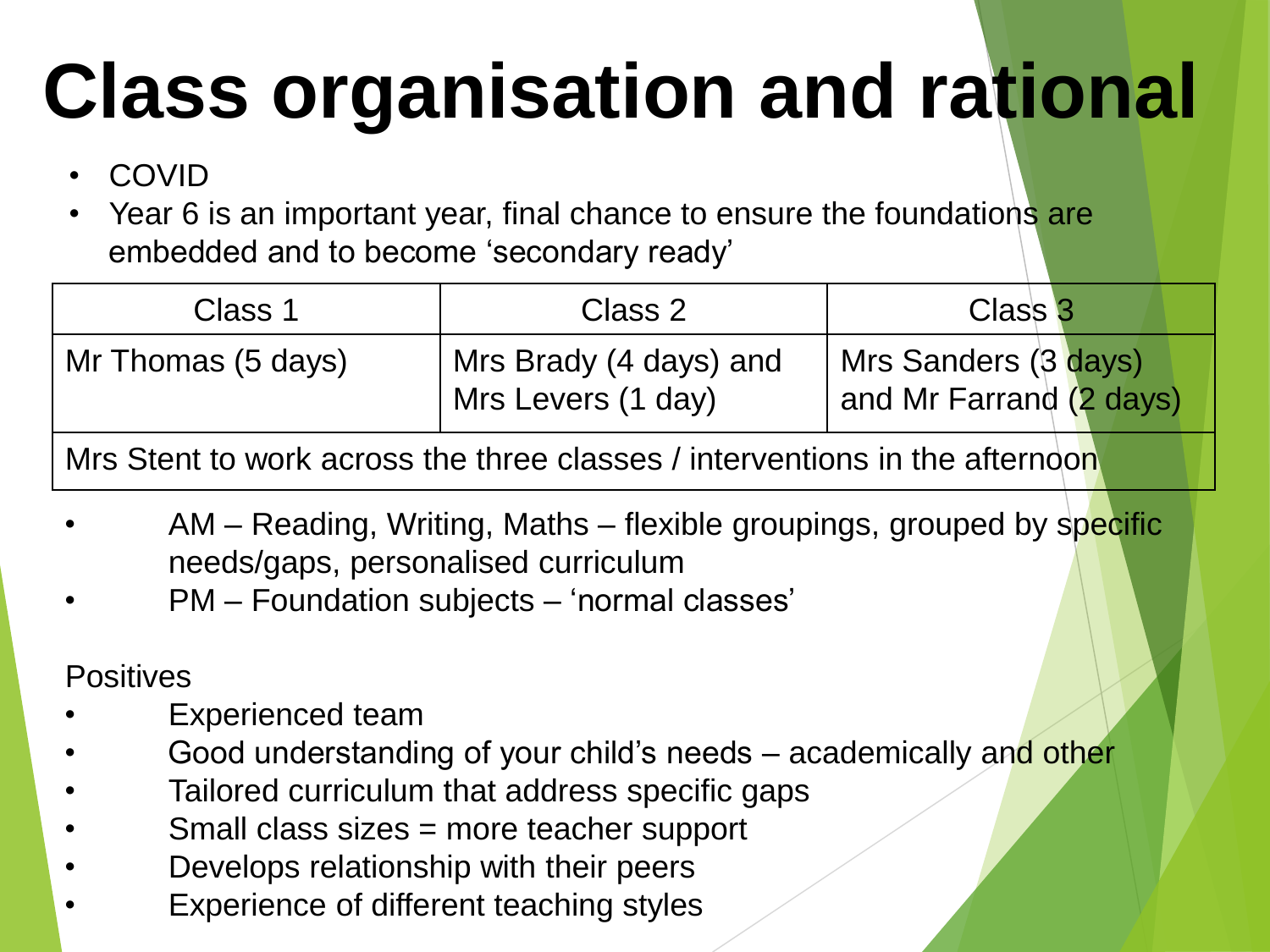#### Mr Farrand *(Assistant Headteacher)*

- I have worked at Brooke Primary Academy for 15 years
- I have taught in Year 6 for the majority of my teaching career
- My favourite subject is  $English I$  love words
- The children refer to me as Mr  $OCD '$ everything has a place'
- When I'm not at school, I am daddy to a very 'angelic' little girl called Florence
- My job really is the best job in the world. The best thing about my job is seeing a child succeed!

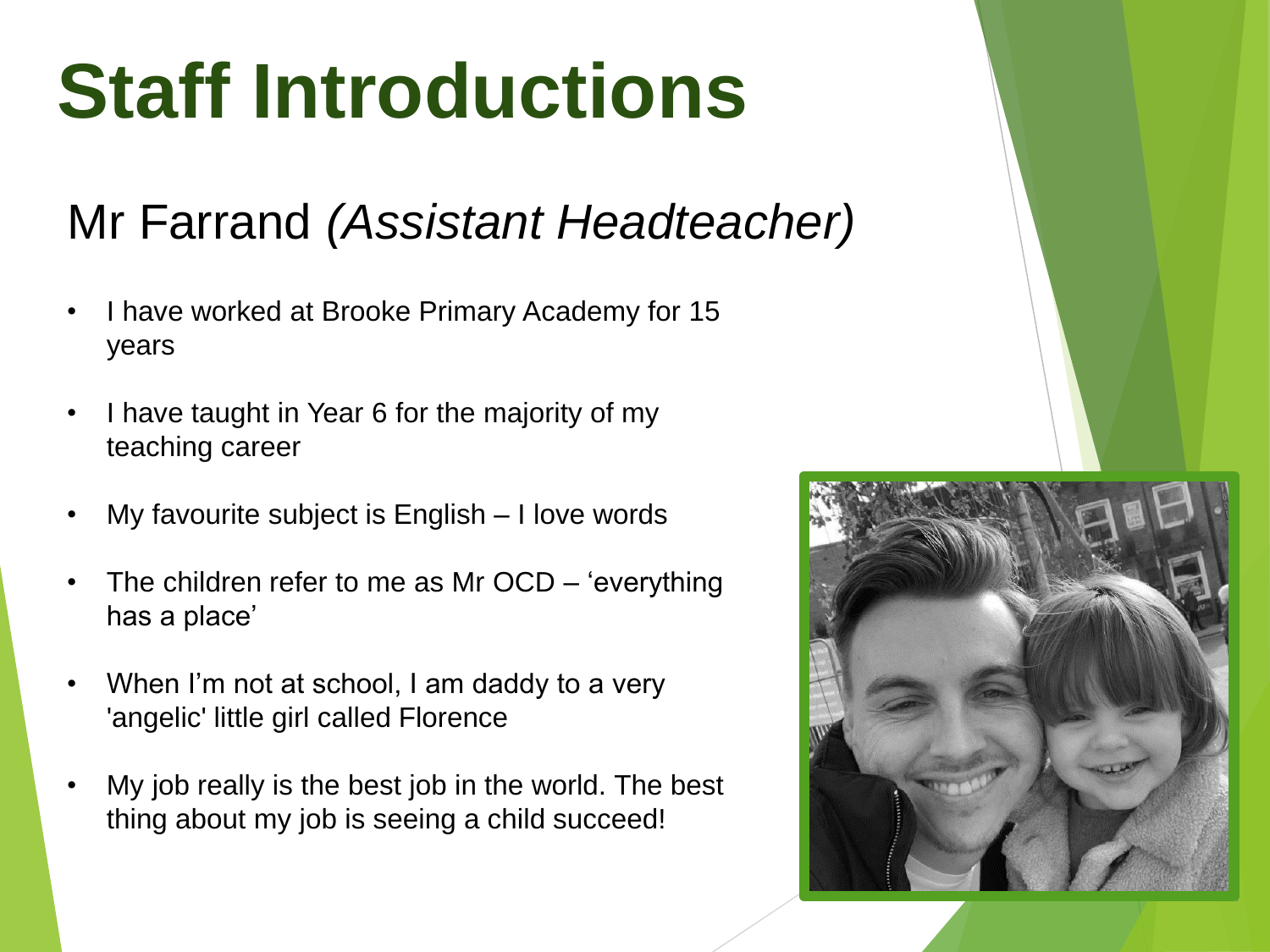#### Mrs Sanders *(Class teacher)*

- I have worked at Brooke Primary Academy for a year but worked within the Thorne area for over 18 years.
- I have worked in years 1 to year 6 in my time as a teacher.
- My favourite subject is Art as I love being creative.
- I live with my husband, two year old son and step daughter who is also going into year 6 this year.
- In my spare time I like to bake, read, draw and have a go at any kind of craft.
- I love getting to know my students and seeing them grow, not only academically but also as they mature into young adults.

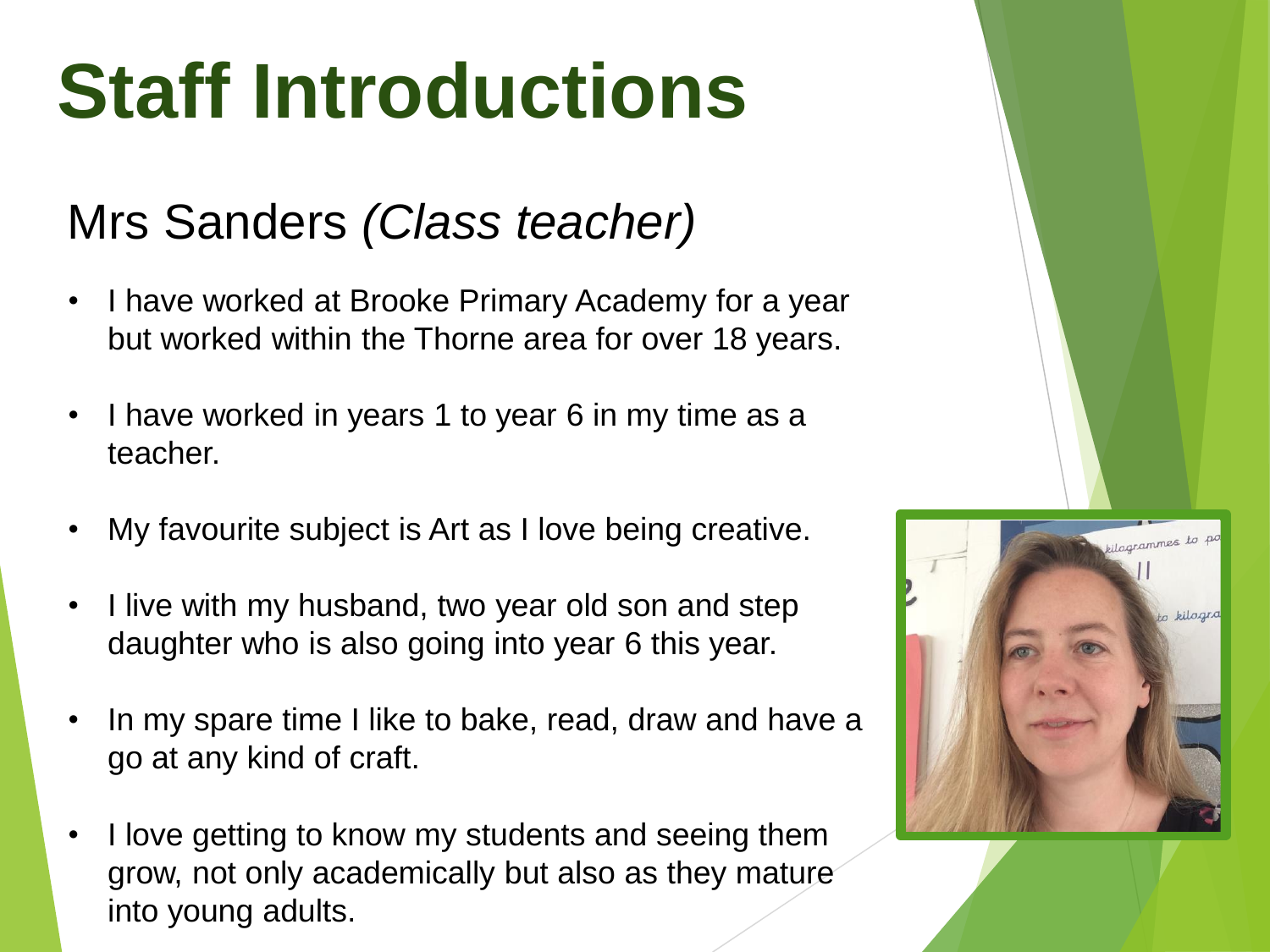#### Mr Thomas *(Class teacher)*

- I have worked at Brooke Primary Academy for 6 years.
- This will be my fifteenth year teaching Year 6, with the rest being mostly spent with Year 5.
- I enjoy all subjects but have a special love for Writing as I am an amateur author. I also love Reading; my daughter claims that 'I could read for England!'
- My classes claim that my jokes make them laugh, but that they are often cringeworthy 'dad jokes'!
- Out of school, I enjoy writing, walking, table tennis, reading and socialising with friends and family.
- I passionately care about helping each and every child to reach their potential; it's the reason I teach!



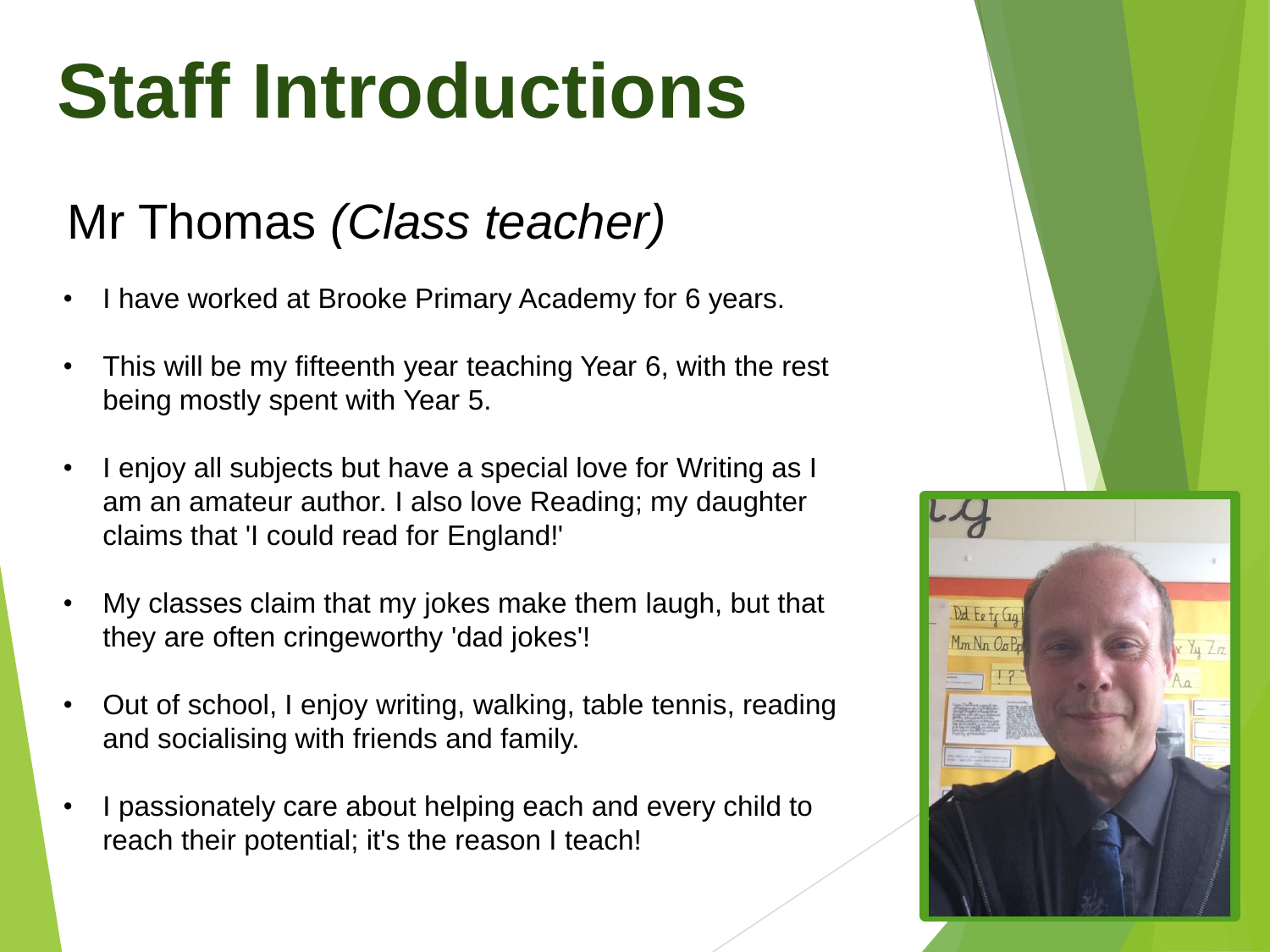#### Mrs Brady *(Class teacher)*

- I have worked in a variety of school throughout my career, including one for children with special educational needs.
- I have taught all year groups in KS2 from year 3 to year 6.
- My favourite subjects are maths and music (I play the flute).
- When I'm not in school I can be found walking my dog or reading books – I love reading.
- I'm not the sportiest of people but I do love swimming and dancing.
- As a teacher, I enjoy trying to make learning fun but challenging.

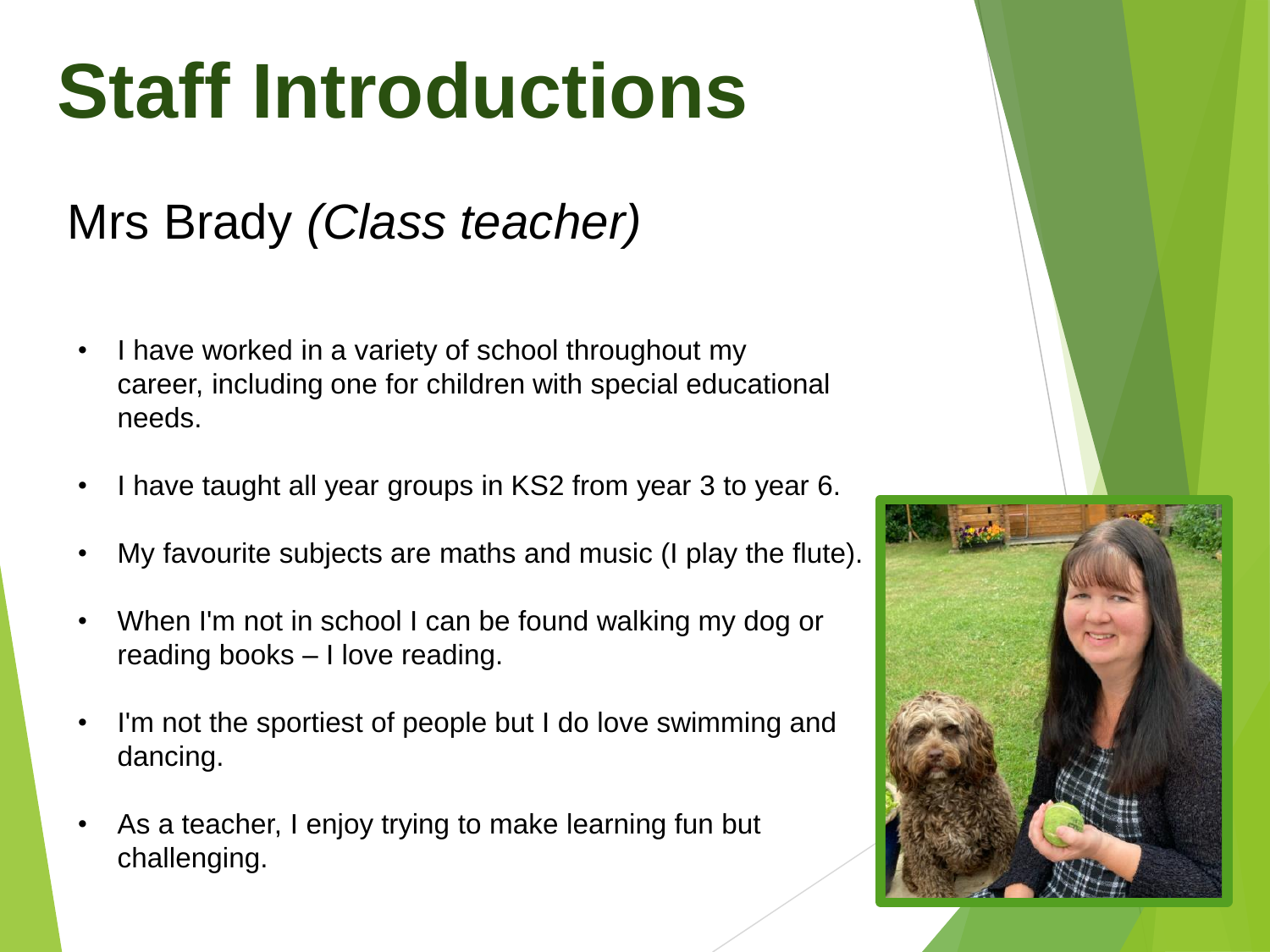#### Mrs Levers *(Head of School)*

- I began my teaching career as a secondary teacher at Trinity Academy.
- I am passionate about Teaching and Education. I am determined to make Brooke a school where children receive the BEST educational experience in the area.
- I am learning to play the keyboard and love sport, especially netball (I play in the Chesterfield 1st division).
- No one can make a cup of tea as good as me :)
- My biggest achievement to date is my daughter Lily.

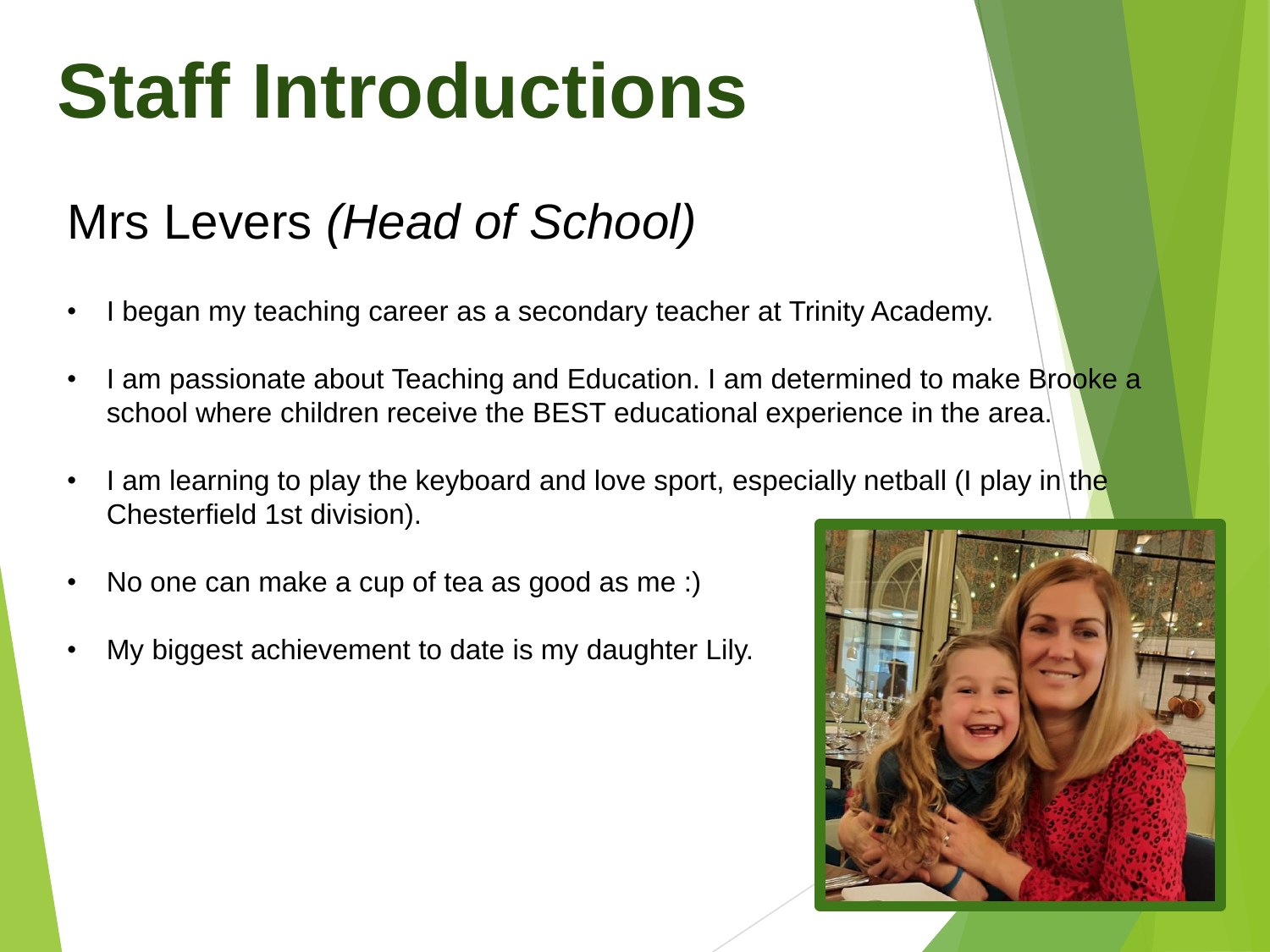#### Mrs Stent *(Support Staff)*

- I have worked at Brooke Primary Academy for 24 years and I have loved every single second of it.
- I have worked in Year 6 for most of my career.
- I am extremely sporty and competitive.
- I am a grandma to four beautiful grand children.
- The best thing about my job is just being with the children and getting to witness that 'light bulb moment'.

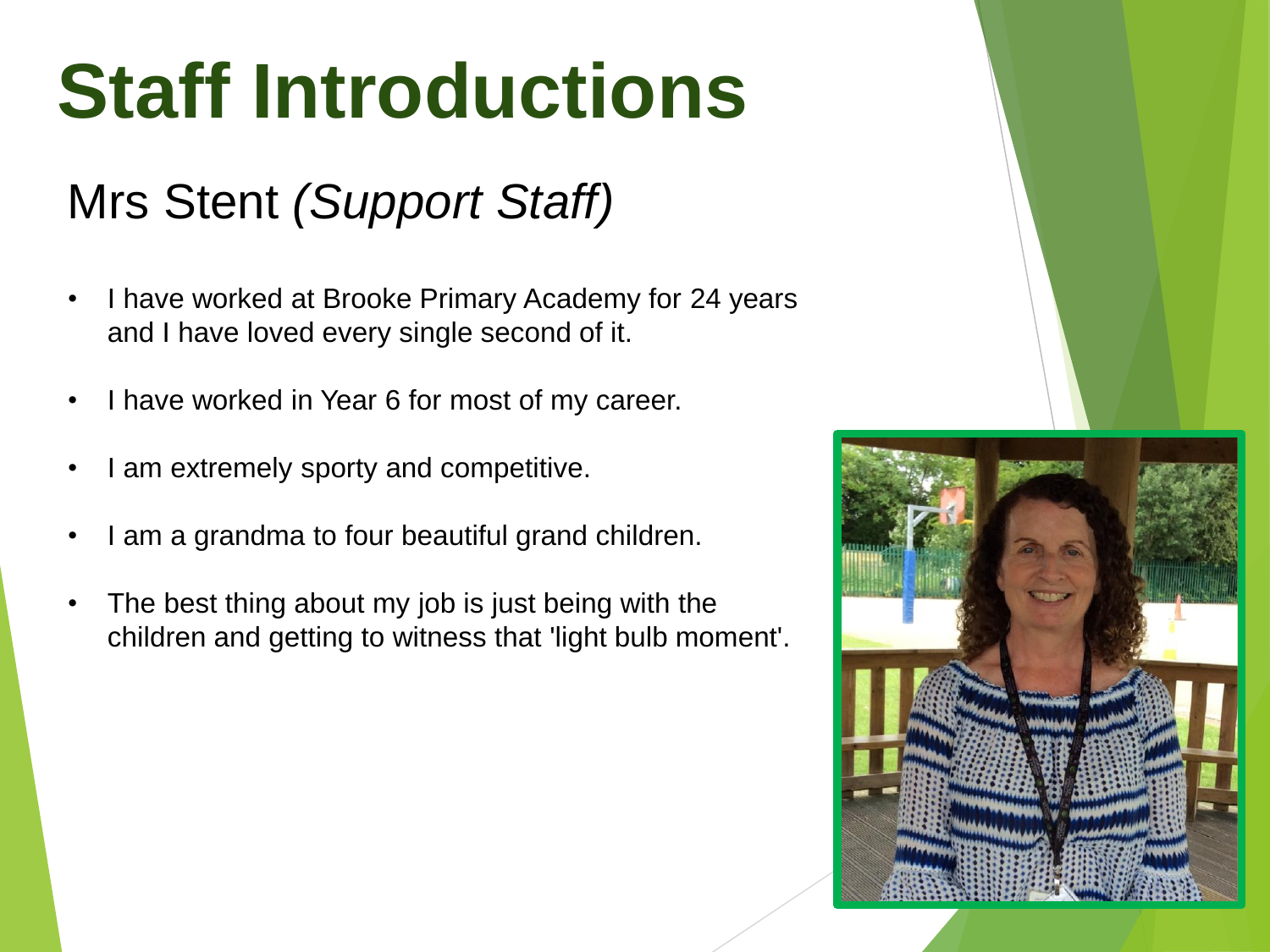### **Year 6 Curriculum**

#### **Autumn – We'll Meet Again**

| <b>Class texts</b>    | Goodnight Mr Tom                                                                                                    |
|-----------------------|---------------------------------------------------------------------------------------------------------------------|
| <b>English</b>        | Biography (WW2 Historical figure); Informal Letter; Narrative; Poetry (Imagery); Newspaper Report;<br>and, Recount; |
| <b>Maths</b>          | Integers and Decimals, Multiplication and division / Calculation problems, fractions, missing<br>angles and length  |
| <b>Science</b>        | Light / Electricity                                                                                                 |
| <b>History</b>        | A study of an aspect of British History that extends pupil's chronological knowledge beyond 1066<br>(WWII)          |
| <b>Art and Design</b> | Painting and Printing, Recreate a war scene painting, John Singer Sargent                                           |
| <b>DT</b>             | Cooking and nutrition, create meal using rations                                                                    |
| <b>PE</b>             | Travelling in WWII, Gymnastic / Teamwork, Striking and fielding, tennis and rounders                                |
| <b>Music</b>          | Happy / Classroom Jazz                                                                                              |
| <b>PSHE</b>           | Being Me in My World / Celebrating Difference                                                                       |
| <b>RE</b>             | What do religions say to us when life gets hard? Believing                                                          |
| <b>Computing</b>      | Online safety, coding, text adventures                                                                              |
| Geography             | Finding out about the world, locating countries involved in WWII                                                    |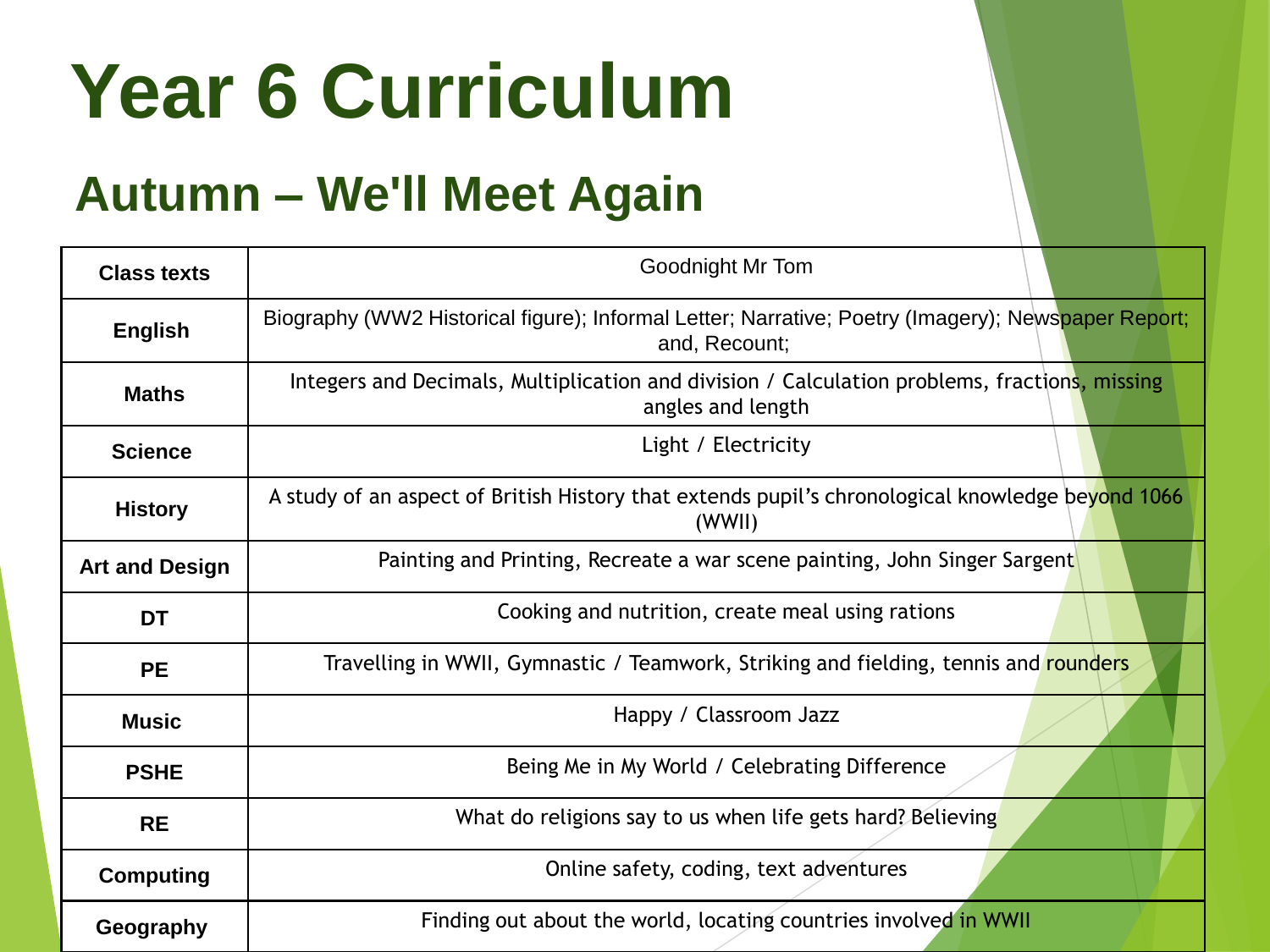### **Year 6 Curriculum**

#### **Spring – At The Heart Of It All**

| <b>Class texts</b> | Pig Heart Boy                                                                                                                                                                 |  |
|--------------------|-------------------------------------------------------------------------------------------------------------------------------------------------------------------------------|--|
| <b>English</b>     | Explanation; Argument/Debate; Narrative Playscript; Formal Letter; Narrative Diary;<br><b>Discussion Text</b>                                                                 |  |
| <b>Maths</b>       | Coordinates and shape, fractions, Decimals and measures / Percentages and statistics,<br>proportion                                                                           |  |
| <b>Science</b>     | Animals including humans / Living things and their habitats                                                                                                                   |  |
| <b>History</b>     | None in Spring Term                                                                                                                                                           |  |
| Art and Design     | Drawing and sketching, self portraits, Escher                                                                                                                                 |  |
| <b>DT</b>          | Textiles, recycled fabric to create a shopping bag                                                                                                                            |  |
| <b>PE</b>          | Competitive Invasion, netball and basketball / Dance style street dance                                                                                                       |  |
| <b>Music</b>       | A New Year Carol / Woman in Music                                                                                                                                             |  |
| <b>PSHE</b>        | Dreams and Goals / Healthy Me                                                                                                                                                 |  |
| <b>RE</b>          | Is it better to express your religion in arts finding out about the world, and architecture or in<br>charity and generosity? / What matters most to Christians and Humanists? |  |
| Computing          | Online safety, Networks, Blogging                                                                                                                                             |  |
| Geography          | Finding out about the world, Natural resources and Trade links                                                                                                                |  |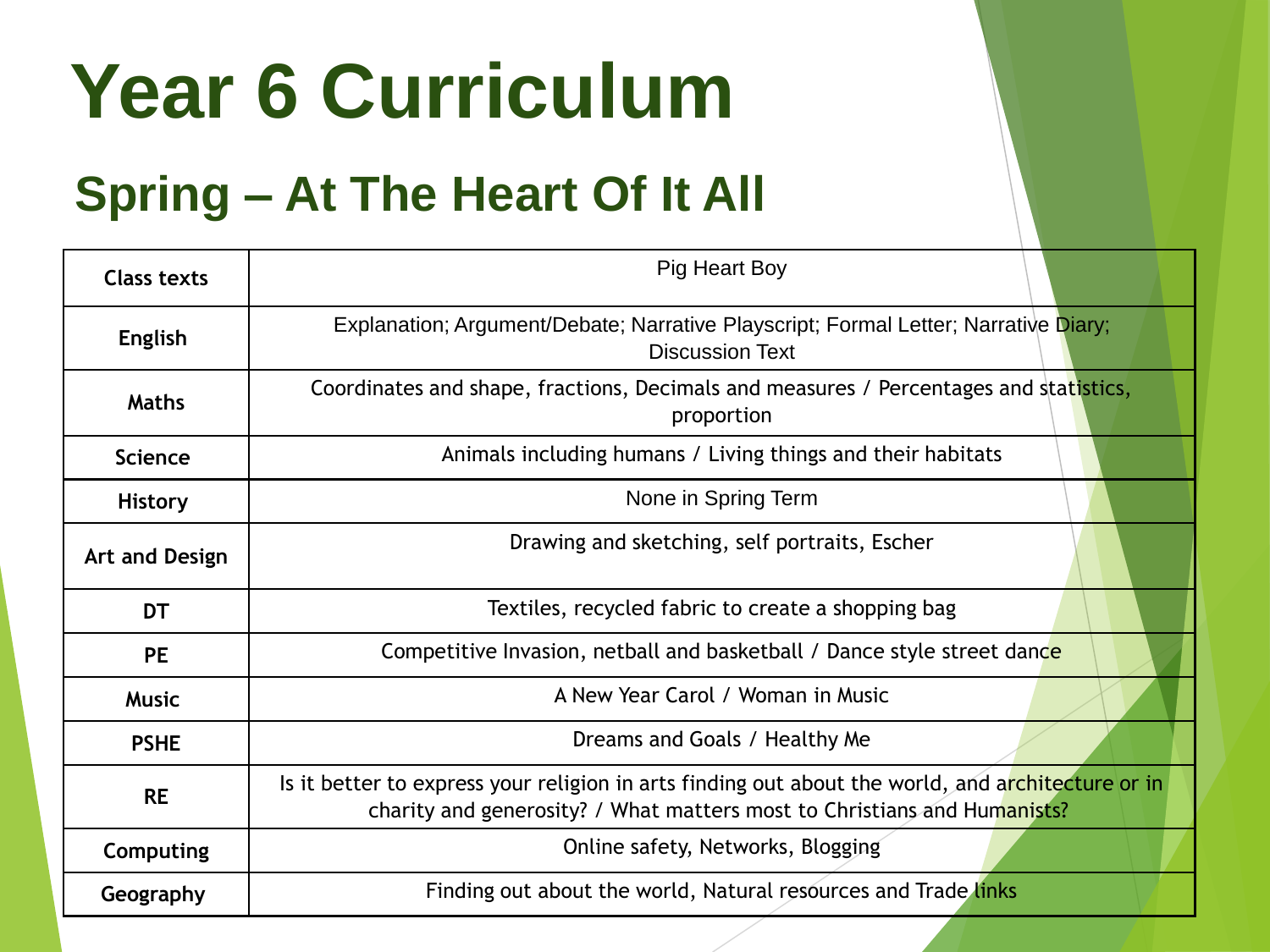### **Year 6 Curriculum**

#### **Summer – Who Let The Gods Out?**

| Class texts    | Who Let the Gods Out?                                                                                                   |
|----------------|-------------------------------------------------------------------------------------------------------------------------|
| English        | Information Text; Narrative (Traditional Tales/Myths); Poetry appreciation; Narrative; Persuasive<br>Text; Instructions |
| Maths          | Consolidation and application of previous learnt topics                                                                 |
| Science        | Evolution and Inheritance / The science of sport                                                                        |
| <b>History</b> | Ancient Greece - A study of Greek life and achievements and their influence on the western<br>world                     |
| Art and Design | Sculpture, Greek Figurines                                                                                              |
| DT             | Mechanical Systems, pulleys & Gears, design a fairground ride for the summer fair                                       |
| <b>PE</b>      | Finding success, Outdoor Adventure / Going for Gold, Athletics                                                          |
| <b>Music</b>   | Music and Me / Reflect, Rewind and Replay                                                                               |
| <b>PSHE</b>    | Relationships / Changing Me                                                                                             |
| <b>RE</b>      | What difference does it make to believe in Ahisma (harmlessness), Grace and Ummah<br>(Community)?                       |
| Computing      | Spreadsheets, Binary, Quizzing                                                                                          |
| Geography      | Compare Greece with the UK                                                                                              |
| French         | Food / School                                                                                                           |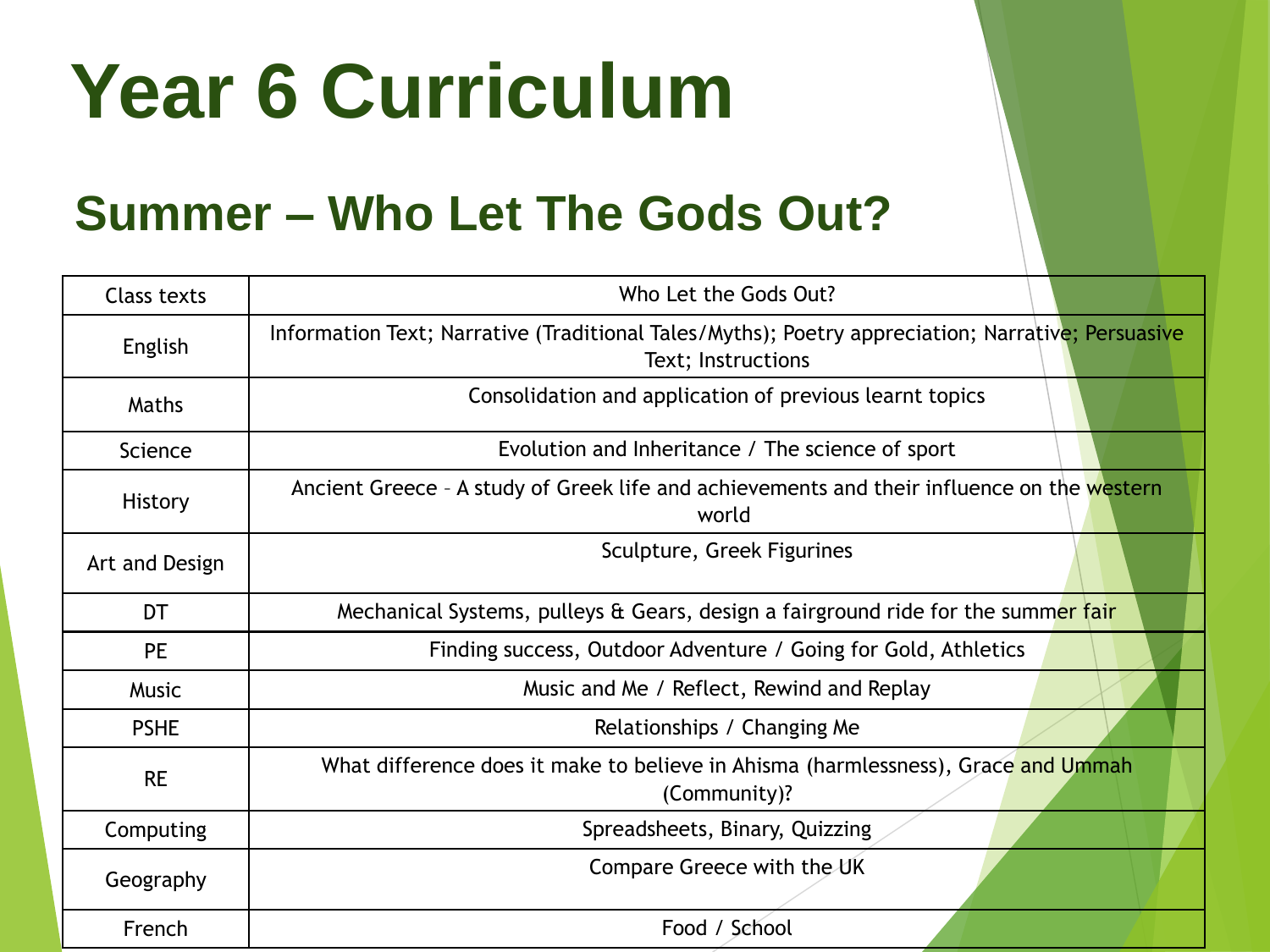#### **SATS**

- What are they?
- Why do we have SATs?
- When are they?
- How are SATs delivered?
- What impact will these have on my child's future?
- How does the school support my child during the lead up to SATs?
- What should I do if I have any concerns about my child?
- Special arrangements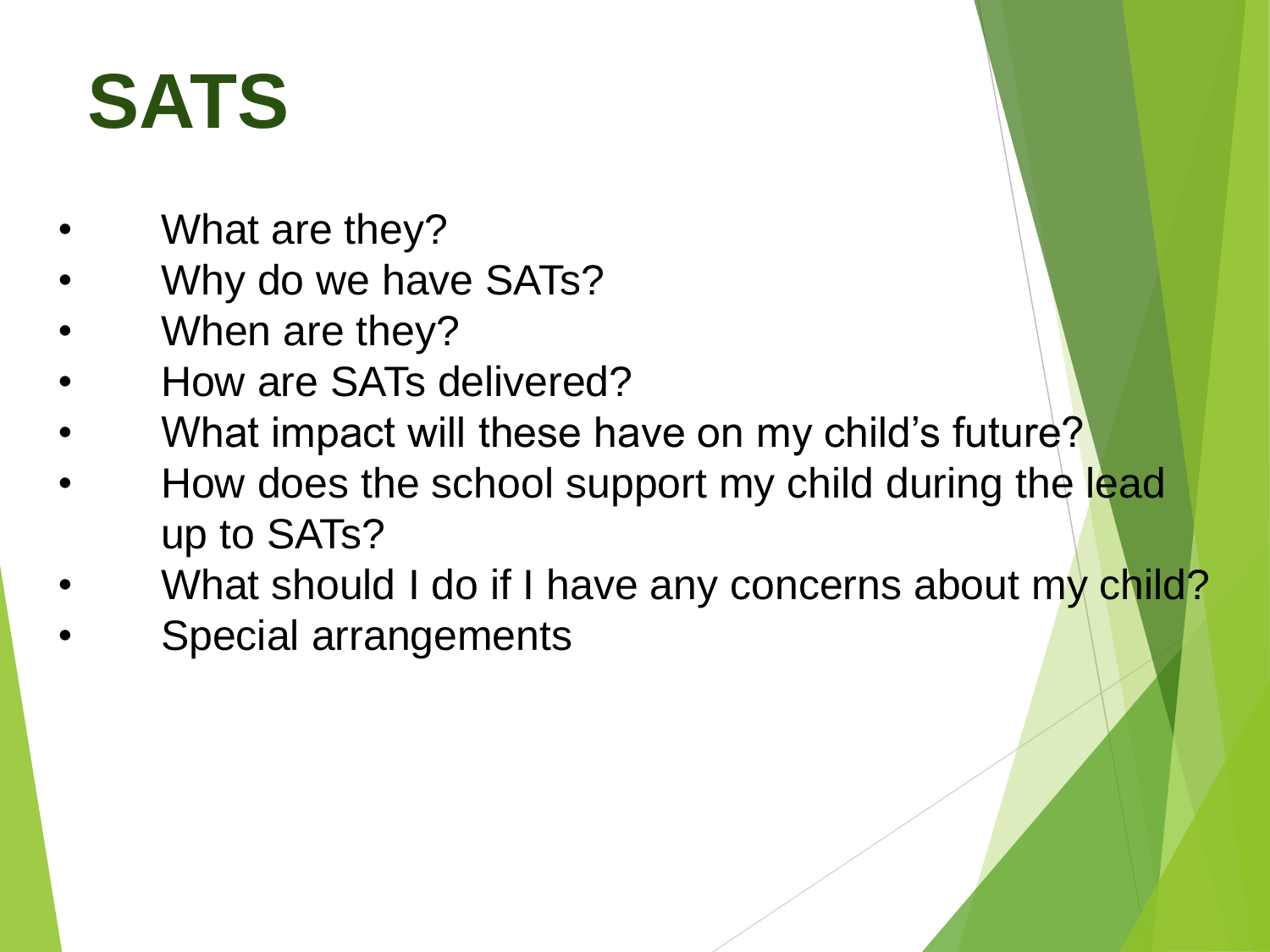#### **Routines**

- **Mobiles** can be brought into school for those walking home these are collected in the morning and locked away until the end of the day
- **Class timetables**  key dates (such as PE) will be communicated soon. Early finish on a Thursday – 1:30
- **Home learning**  given out once a week (handed out on a Friday, handed in on a Wednesday)
- **Updates** teachers will share messages and news at least once a week via text, Class Dojo and Twitter
- **Resolving issues**  class teacher Mr Farrand (Assistant Headteacher) Mrs Levers (Head of School). Communication within 48hours.
- **COVID** at the moment, the risk assessment / restrictions remain the same – ie. Year 6 bubble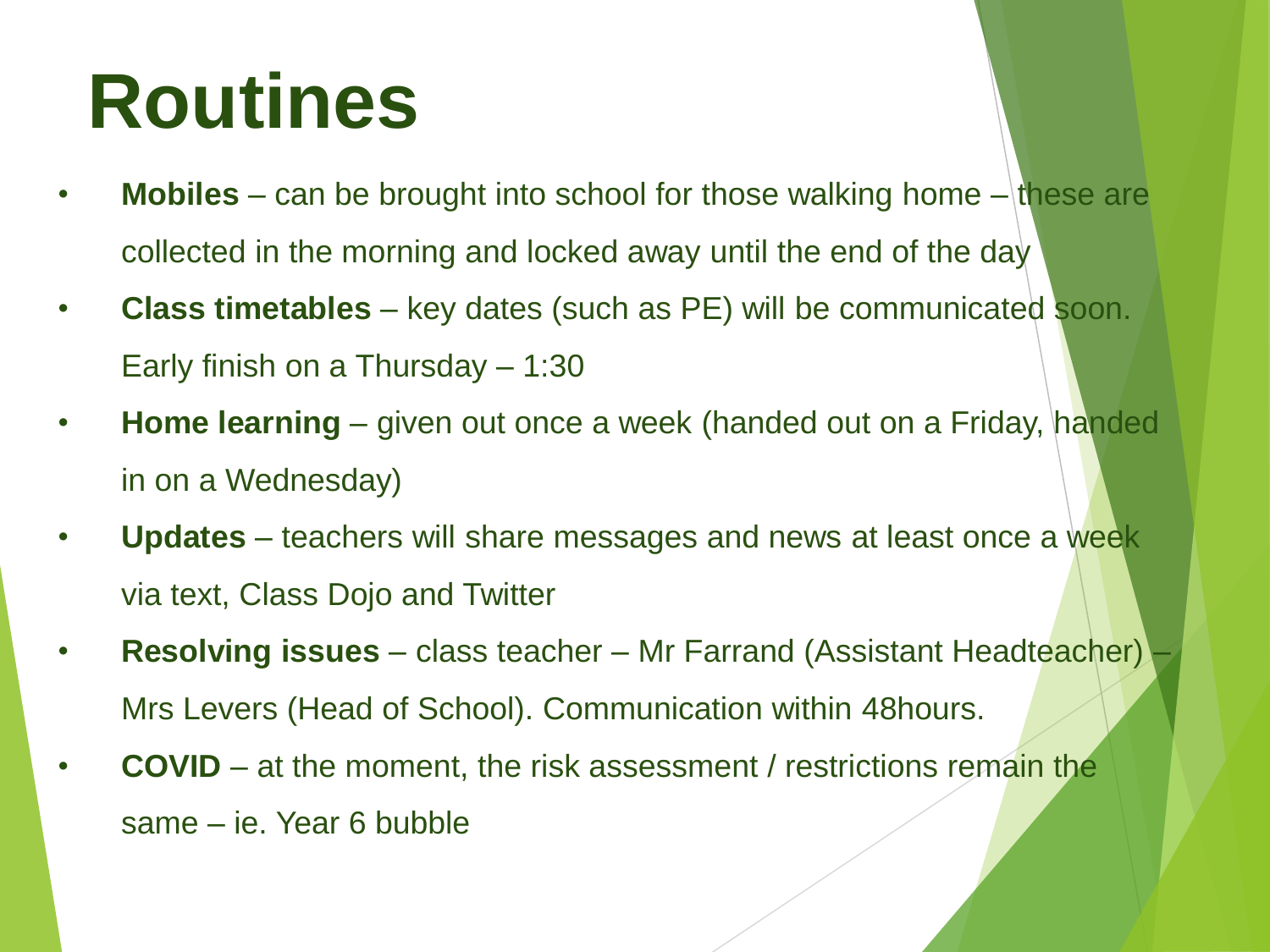#### **Routines**

- **Attendance** children must attend EVERY DAY
- **Punctuality** 8:45 start, 3:15 finish
- **Walking to and from school** children can walk to and from school but permission must be given in writing
- **Dropping off and collection** children will be dropped off by parents directly outside the classroom door. Children will be collected from the car park gates.









Mr Thomas's classroom

Mrs Brady's and Mrs Levers classroom

Mrs Sanders' and **collection point** Mr Farrand's classroom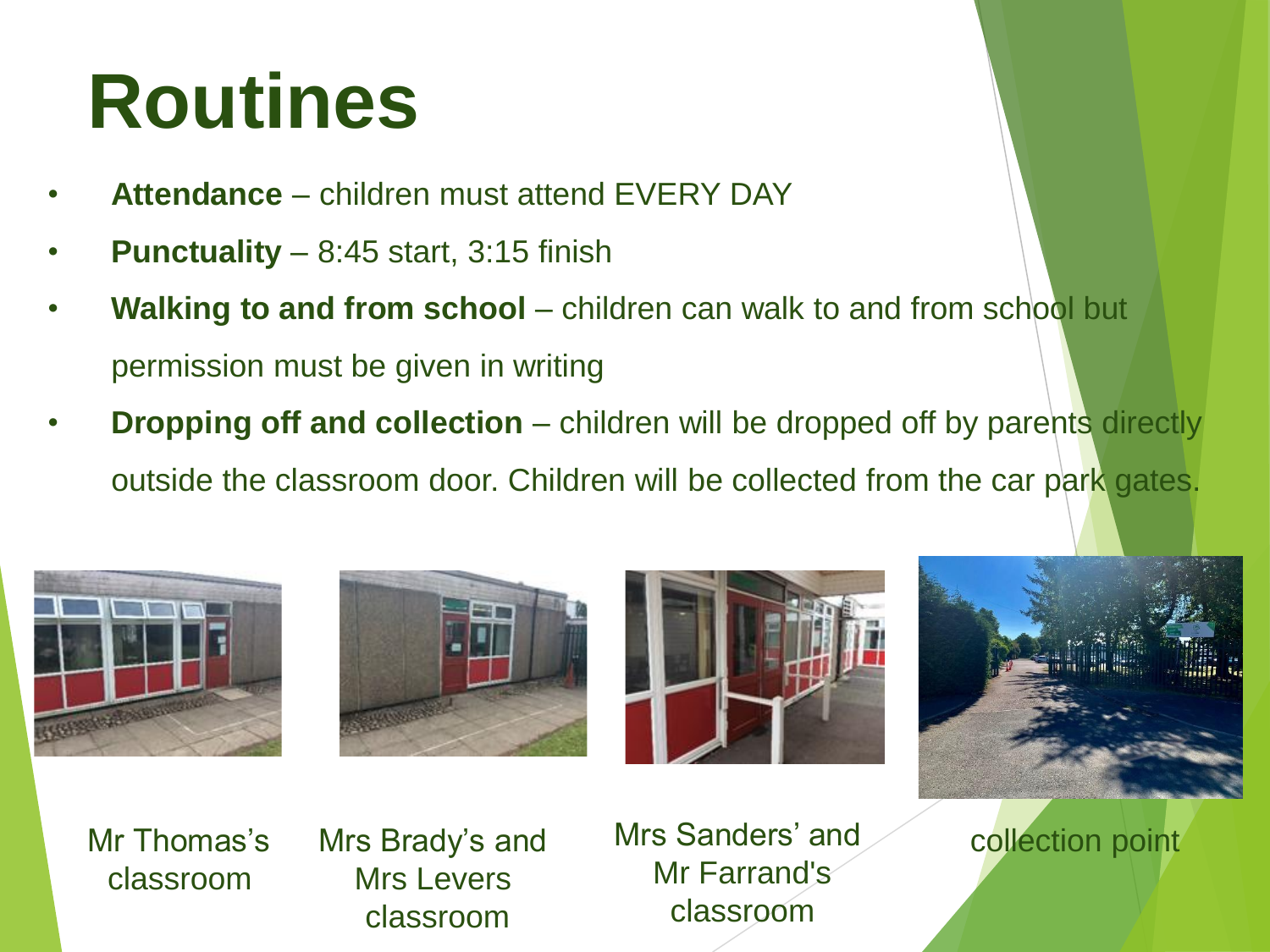#### **Expectations**



We have three rules:

- 1. Be ready to always try your hardest
- 2. Be responsible for your own learning
- 3. Be kind and show respect
- Attendance children must attend EVRYDAY
- Punctuality 8:45 start
- Organisation reading book & diary, home learning book, coat, water bottle
- Parental engagement Class dojos, twitter, texts, phone calls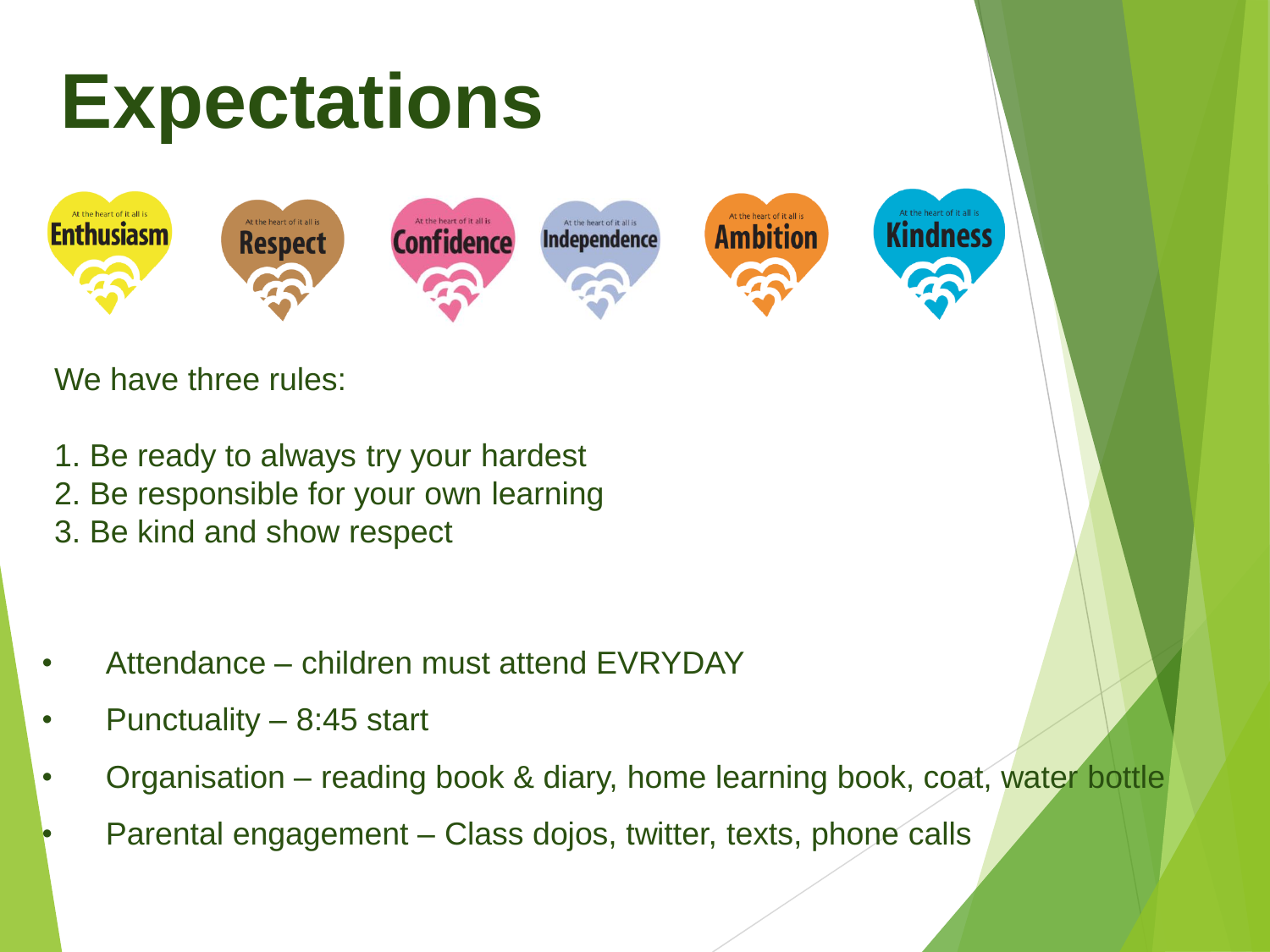#### **PGL**

- It's good fun, helps develop confidence and independence along with team work, communication and co-operation.
- Leave school on Wednesday 15/9/21 (with a packed lunch in a named disposable bag) and return on 17/9/21
- A kit list will be sent home but the essentials are as follows:
	- Two pairs of trainers minimum
	- Clothes suitable for the weather **no jeans** plus nightwear & underwear
	- 2 towels one for showering, one for activities
	- Toiletries no aerosols
	- Re-usable water bottle
	- No bedding required PGL supply it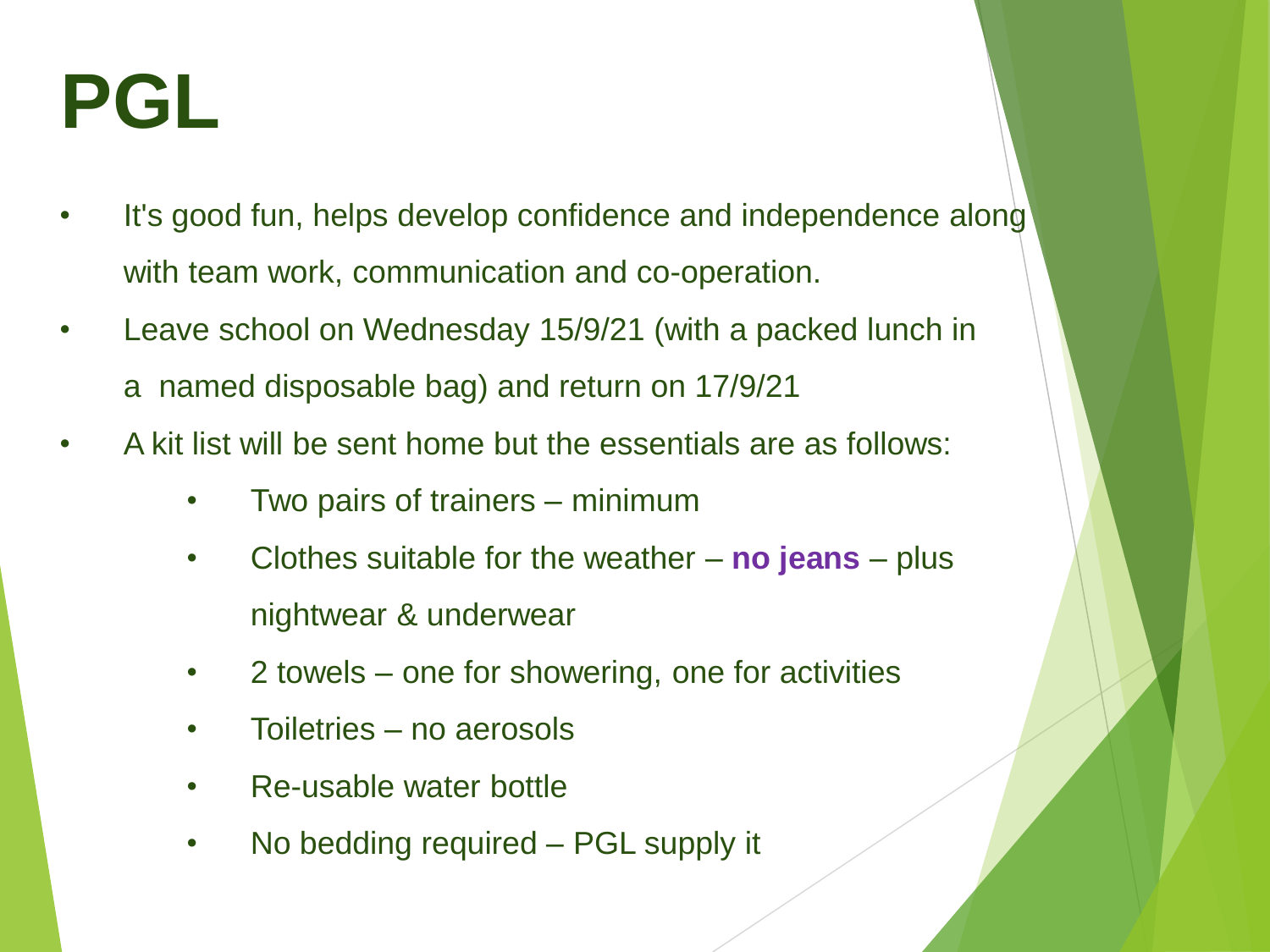#### **PGL**

- Rooms are all en-suite
- Approximately 4 children will share a room
- **No electronic devices** can be taken (phone, iPad, tablet etc...)
- All adults on the trip can be contacted by school and parents/guardians should contact school in the event of an emergency
- On 15/9/21, children may arrive at school a little later than normal but must be in their classroom no later than 10am, ready for the bus to leave.
- Behaviour it is the right of the school to withdraw a child from the trip at any time.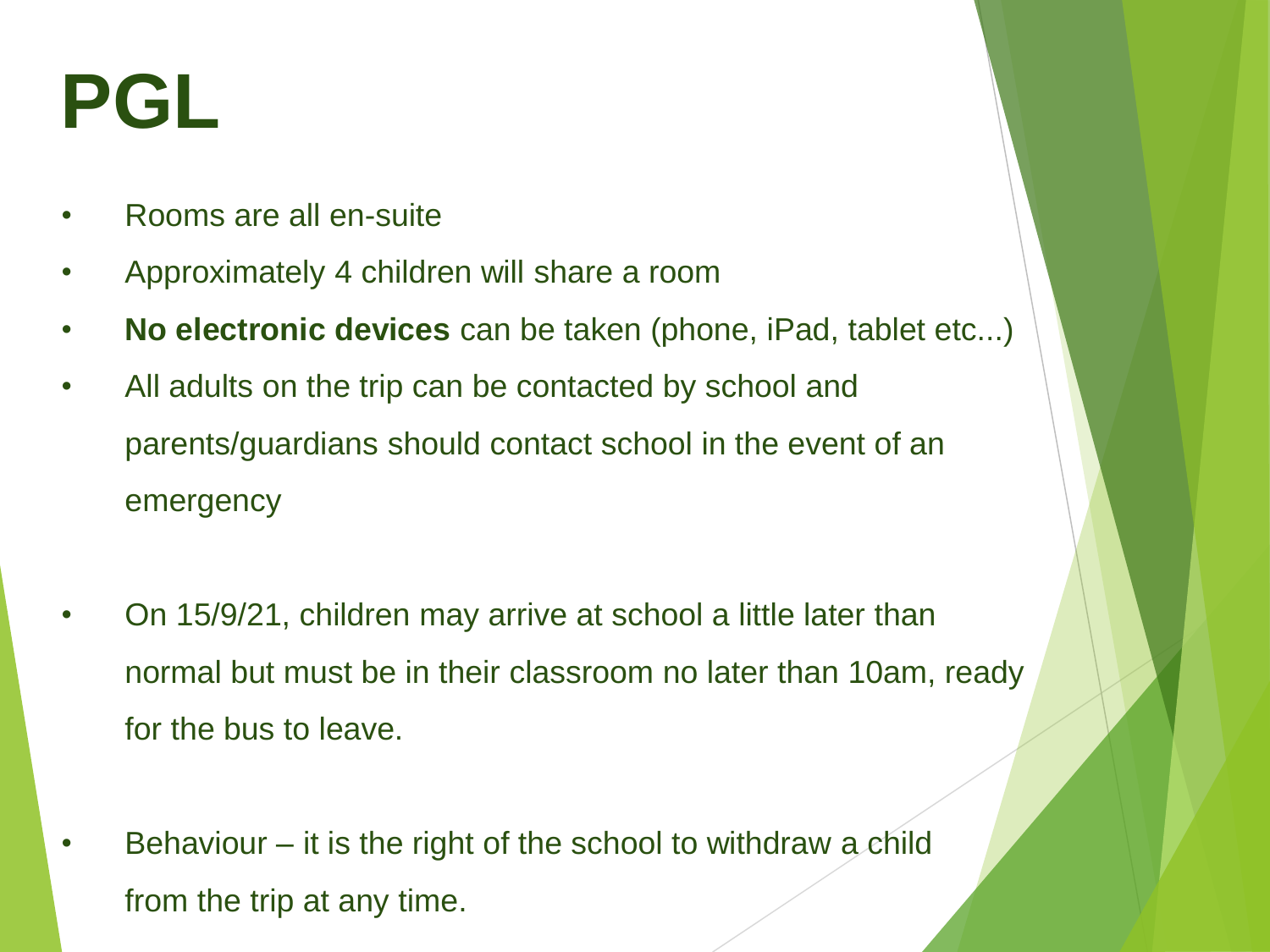

#### Any questions about PGL?